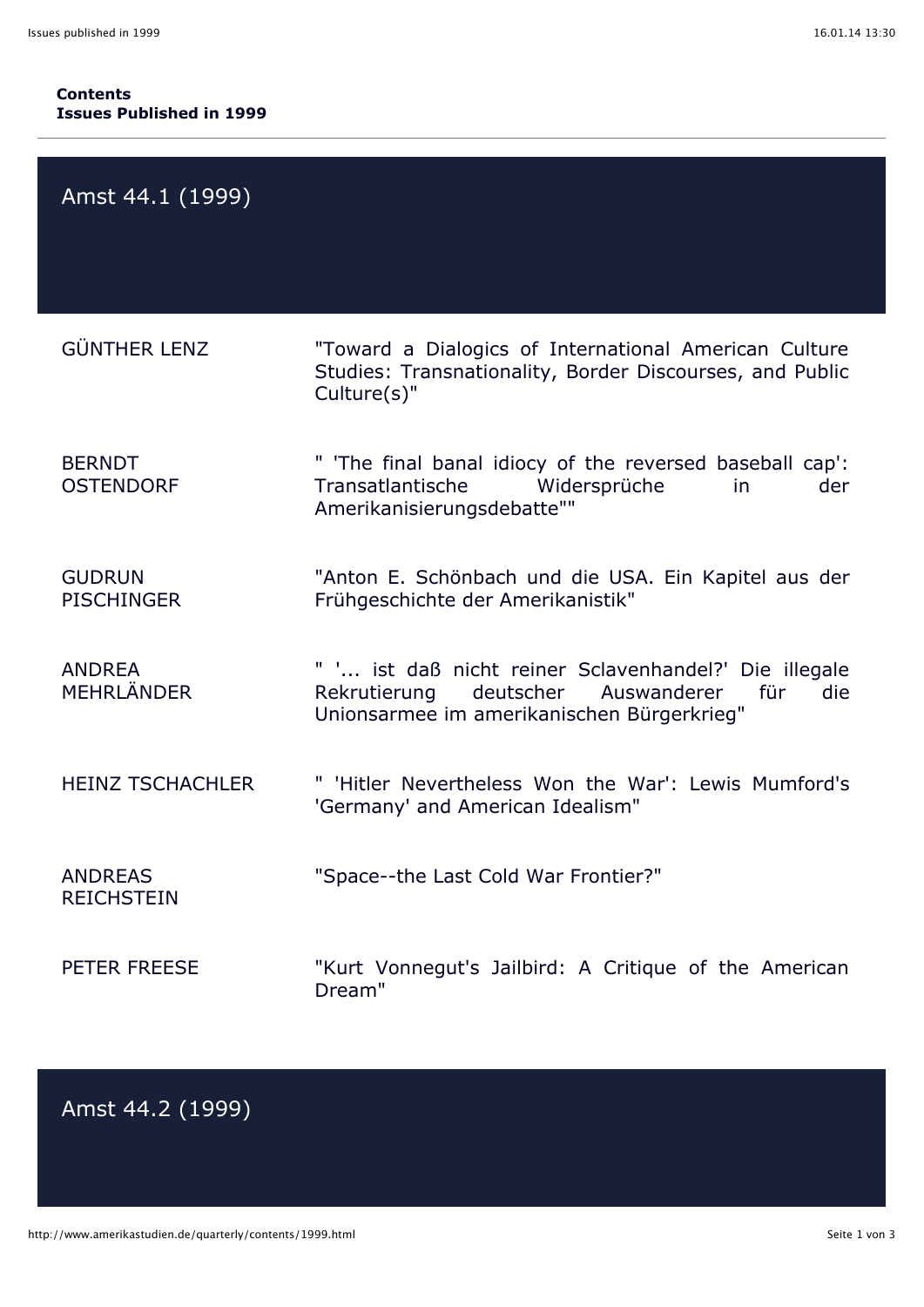| <b>WERNER SOLLORS</b>                  | "W. E. B. Du Bois in Nazi Germany, 1936"                                                                                                                            |
|----------------------------------------|---------------------------------------------------------------------------------------------------------------------------------------------------------------------|
| <b>NORBERT FINZSCH</b>                 | " 'Picking up the gun': Die Black Panther Party zwischen<br>gewaltsamer Revolution und sozialer Reform, 1966-<br>1984"                                              |
| <b>PHILIPP</b><br><b>SCHWEIGHAUSER</b> | "Discursive Killings: Intertextuality, Aestheticization,<br>and Death in Nabokov's Lolita"                                                                          |
| Amst 44.3 (1999)                       | Body / Art                                                                                                                                                          |
|                                        | <b>MARIO KLARER - Guest Editor</b>                                                                                                                                  |
| <b>MARIO KLARER</b>                    | "Introduction"                                                                                                                                                      |
| <b>MARIO KLARER</b>                    | "America Incorporated: Kannibalismus als Utopie im<br>frühen Amerikabild"                                                                                           |
| <b>MARY CHAPMAN</b>                    | "Women and Masquerade in the 1913 Suffrage<br>Demonstration in Washington"                                                                                          |
|                                        |                                                                                                                                                                     |
| <b>LAURENCE</b><br><b>SENELICK</b>     | "Enlightened by Morphodites:<br>Narratives<br>the<br>of l<br>Fairground Half-and-Half"                                                                              |
| <b>KLAUS BENESCH</b>                   | "Technology, Art, and the Cybernetic Body: The Cyborg<br>as Cultural Other in Fritz Lang's Metropolis and Philip K.<br>Dick's Do Androids Dream of Electric Sheep?" |

## Amst 44.4 (1999)